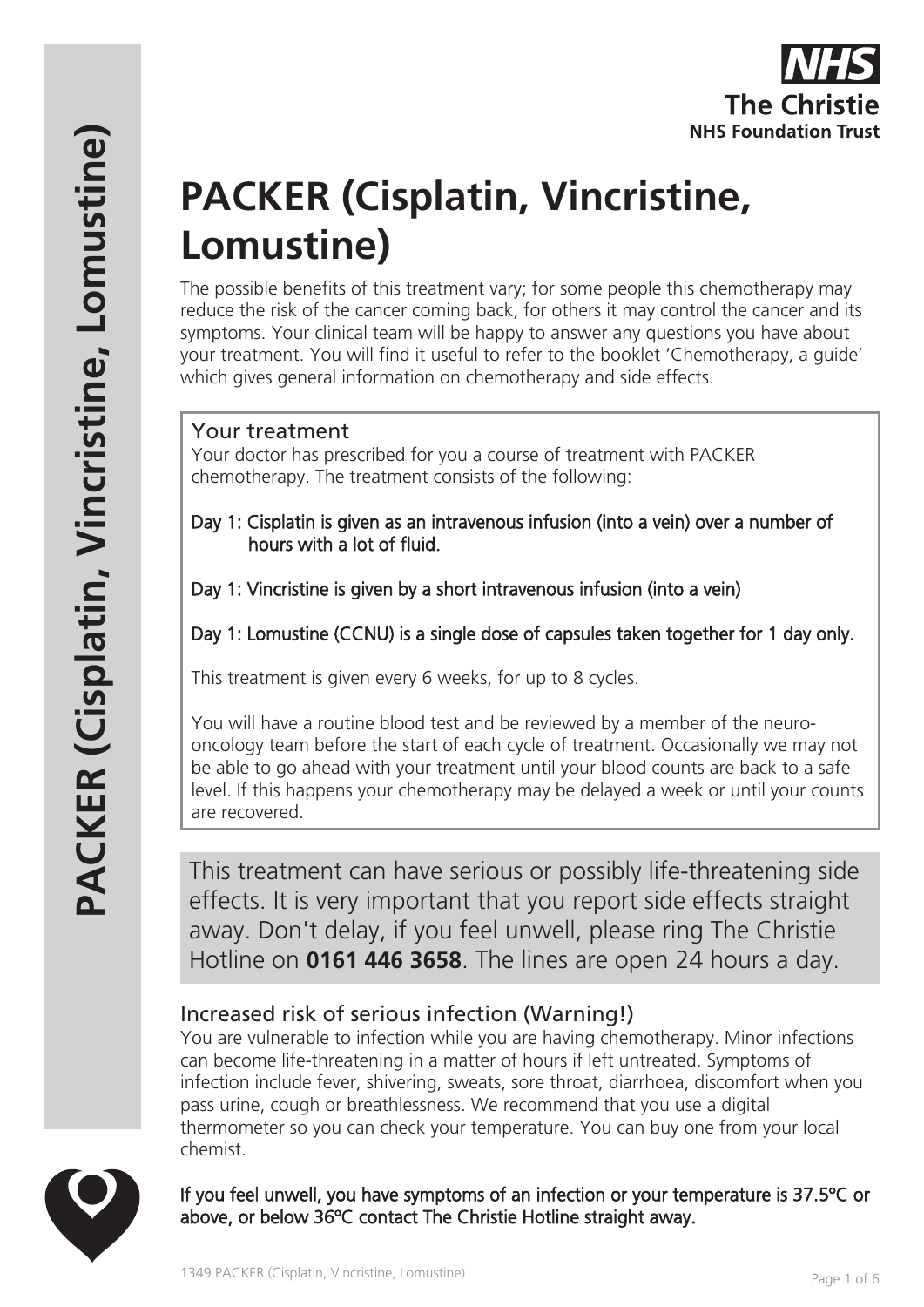#### Kidney function

It is important to monitor how your kidneys are working while you are having treatment. We can do this by checking your blood results or we may ask you to attend for a type of scan which measures kidney function (GFR test). Although you will have lots of fluid in a drip whilst in hospital, it is important to drink 2 litres of non-alcoholic fluid a day throughout your chemotherapy course.

#### **Hearing**

Cisplatin, particularly after radiotherapy, can affect hearing. This can cause tinnitus, high frequency hearing loss or more marked hearing loss. The risk can increase with the number of treatment cycles received. For this reason it is important we check your hearing function prior to and during this chemotherapy. We will arrange for you to have regular audiology (hearing tests) during the treatment. Depending on your hearing test results we may need to change cisplatin to another drug called carboplatin. If this is needed, your doctor will discuss this with you in more detail.

## Flu vaccinations

#### Is it alright for me to have a flu jab during the time I'm having chemotherapy?

It's safe to have a flu jab, but depending on the sort of chemotherapy you have had, it may not give quite as much protection against infection as usual. Some patients may need two vaccinations. However, if you're thinking of having any other vaccinations, do check with your Christie doctor first, because some vaccines should be avoided.

## Possible side effects

Chemotherapy can cause many different side effects. Some are more likely to occur than others. Everyone is different and not everyone gets all the side effects. Most side effects are usually temporary, but in some rare cases they can be life-threatening. It is important to tell your hospital doctor or nurse about any side effects so they can be monitored and, where possible, treated.

# Common side effects (more than 1 in 10)

## • Nausea and vomiting (sickness)

This treatment can cause nausea (feeling sick) and vomiting (being sick). This may occur immediately after the chemotherapy or up to 4 to 5 days later. You will be given anti-sickness medication (Akynzeo) at least 30 minutes before starting your chemotherapy infusion. You will also be provided with additional anti-sickness medication (Metoclopramide) to take if you need it. If you still feel sick, please contact your GP, hospital doctor or specialist nurse as other types of anti-sickness medication may be prescribed for you.

## • Bruising or bleeding (low platelets) (Warning!)

This treatment can reduce the production of platelets which help the blood to clot. This means you may bruise easily or experience bleeding, such as nosebleeds or bleeding gums. If you have any of these symptoms, contact The Christie Hotline on 0161 446 3658, or tell your doctor or nurse straight away. You may need a platelet transfusion.

## • Tinnitus and high frequency hearing loss

You may develop tinnitus (ringing in the ears). High frequency hearing loss can occur with this chemotherapy. Sometimes, this can become permanent.

# • Anaemia (low number of red blood cells)

While having this treatment you may become anaemic. This may make you pale and feel tired and breathless. Let your doctor or nurse know if you have these symptoms. You may need a blood transfusion.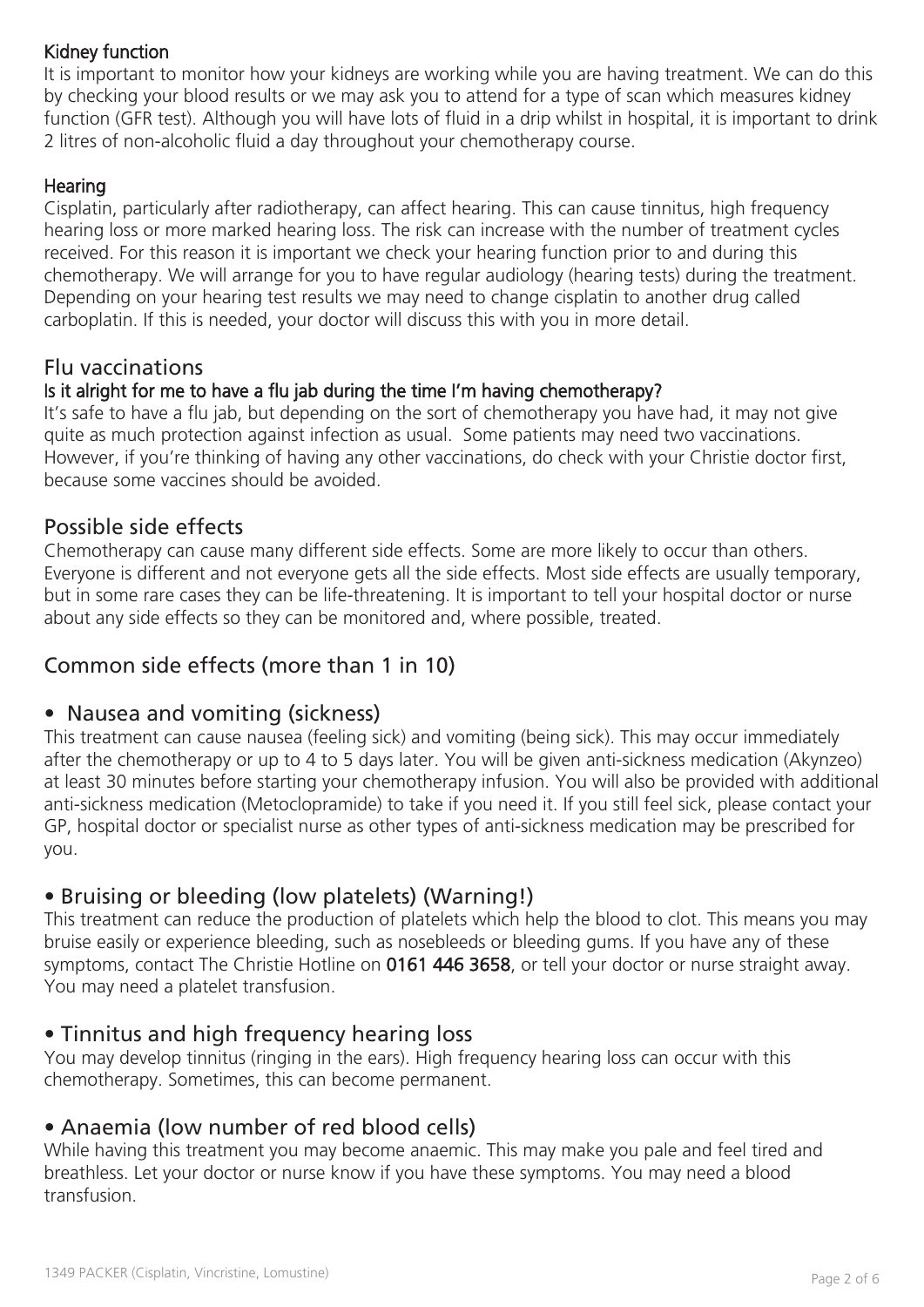# • Constipation

This may be quite troublesome, and you should try not to let constipation become too severe. Try to drink plenty of fluids and eat foods high in fibre. You can also try simple laxatives which you can buy from a pharmacy, but make sure you tell your Christie doctor about this. Your Christie doctor or GP can prescribe stronger laxatives if necessary. (See Severe constipation and abdominal pains lower down this page).

## • Metallic taste in your mouth

You may have a strange metallic taste in your mouth during treatment. Sucking a mint or other strongly flavoured sweet will help to disguise this. This should clear when you have finished treatment.

#### • Lethargy

Some people become very tired after chemotherapy. You may feel you need to rest during the day. It is important to try and do some exercise; even a walk around the block may help.

## • Liver problems

This treatment can cause abnormal liver blood tests and jaundice. This is rarely very severe, but your liver function will be monitored every time you come to the clinic for your treatment.

#### • Headache

Let your doctor know if you get headaches while you are on treatment.

#### • Loss of appetite

If your appetite is affected, try to eat little and often. If you don't feel like eating, you can replace meals with nutritious, high calorie drinks. These are available from most chemists or can be prescribed by your GP. The Christie booklet: 'Eating – help yourself' provides further information.

#### • Jaw pain

Some patients may also develop jaw pain caused by vincristine. This usually settles within 2 to 3 days and can be treated with simple painkillers like paracetamol. Using a mouthwash such as Difflam or Chlorhexidine is also helpful. If your symptoms are particularly severe, please tell your doctor on your next visit.

## • Diarrhoea

If this becomes a problem while you are having treatment, anti-diarrhoea tablets can be bought from a pharmacy or prescribed by your GP for a temporary period until this is resolved. If the problem persists contact The Christie.

# Uncommon side effects (less than 1 in 10)

## • Painful, numb fingers and toes

You may experience tingling, painful or numb fingers and toes. This can increase during the chemotherapy course. Occasionally it can become permanent so tell your doctor or nurse if you are experiencing this.

#### • Severe constipation and abdominal pains

Vincristine can sometimes cause severe constipation, possibly with abdominal pains, a few days after the infusion. Take laxatives as soon as you get any symptoms, particularly if you have vomited or not opened your bowels for more than 2 days. Contact your GP or The Christie Hotline on 0161 446 3658 for further advice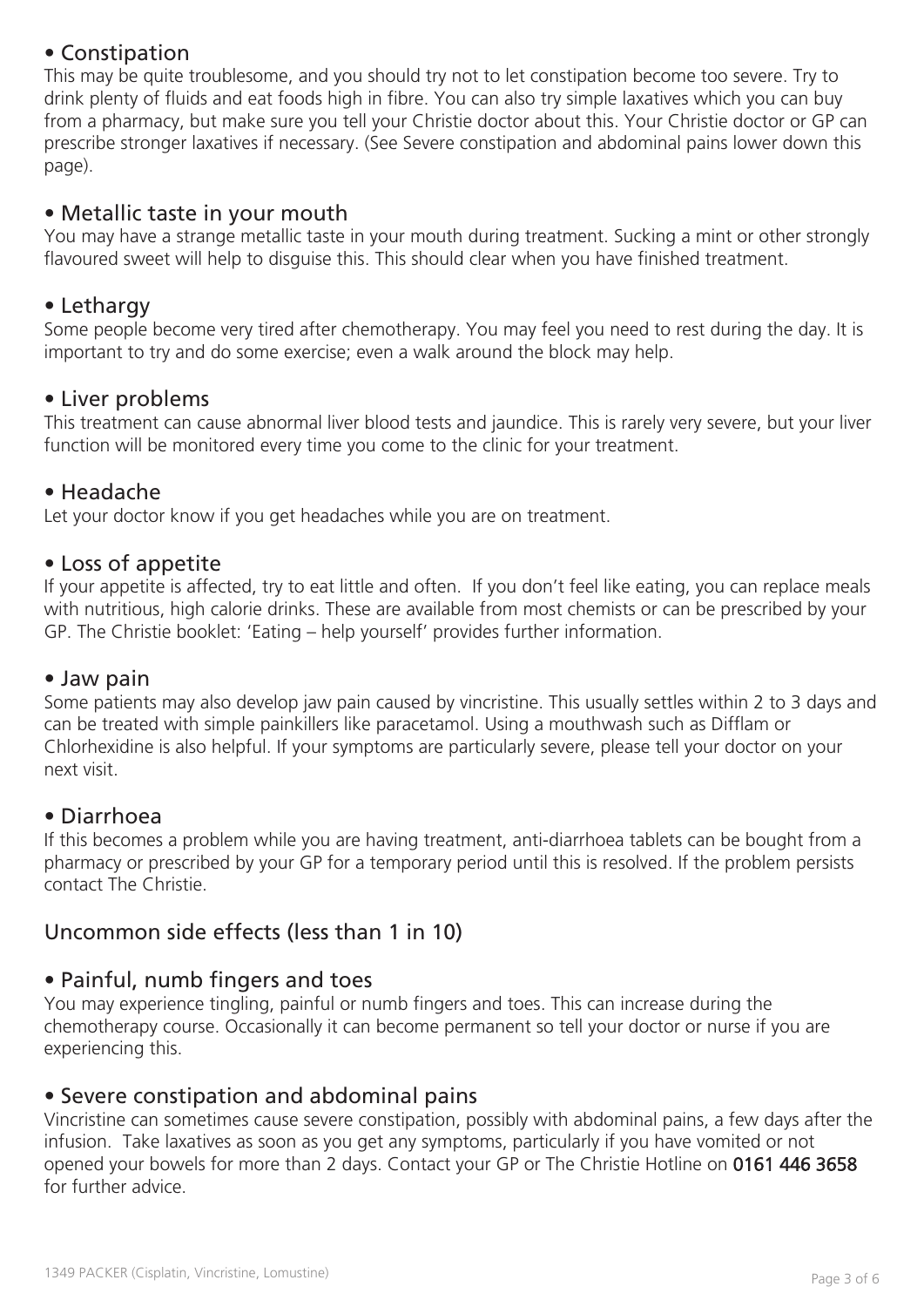# • Sore mouth

Your mouth may become sore or dry, or you may notice small mouth ulcers during this treatment. Drinking plenty of fluids and cleaning your teeth regularly and gently with a soft toothbrush can help to reduce the risk of this happening. We can prescribe a mouthwash for you to use during treatment. You can dilute this with water if your mouth is sore. Ask your doctor or nurse for further advice. There is also general mouth care information in the chemotherapy booklet. If you continue to have a sore mouth, please contact The Christie Hotline.

# • Hair thinning

Some hair loss may occur during treatment, including body and facial hair. It is advisable to avoid perms, colours, use of hot brushes and vigorous frequent washing that could increase hair loss. Please remember that this is a temporary side effect and your hair will grow back when your treatment is completed. Very rarely, hair loss may be permanent.

If you would like an appointment with the wig service, this can be arranged for you by visiting the cancer information centre. It is a good idea to get your wig before you lose a lot of hair which you can then match to your natural colour. Ask the staff for a copy of the 'Wig fitting service at The Christie'.

The Maggie's Centre runs a Talking Heads hair loss support workshop for anyone who is anticipating or experiencing hair loss (both men and women). These sessions cover the practicalities of hair loss as well as offering support with its emotional impact. Contact Maggie's on 0161 641 4848 or email manchester@maggiescentres.org

# Rare side effects (less than 1 in 100)

## • Immediate allergic reactions

Allergic reactions to cisplatin and vincristine are uncommon. Please ask the staff for help immediately if you notice any of the following: fevers and chills, back pain, shortness of breath, headaches and swelling of the face may occur *during* the time the drug is being given. If this happens please tell the staff straight away. Your doctor may prescribe further medication that can help to reduce these side effects.

## • Blood clots (Warning!)

During chemotherapy you are more at risk of blood clots in the legs (DVT) or lungs (PE). Occasionally these clots can be life-threatening. To help prevent clots, keep mobile and drink plenty of non-alcoholic fluids (around 2 litres per day). Symptoms of a blood clot include breathlessness; chest pain; fainting; coughing up blood; or pain, redness, swelling or warmth in an arm or leg. If you develop any of these symptoms you should ring 999 and go immediately to your nearest accident and emergency department.

#### • Lung problems

Rarely, this chemotherapy can cause changes to the lungs. Always tell your doctor if you develop wheezing, a cough, a fever or feel breathless. You should also let them know if any existing breathing problems get worse. If necessary, they can arrange for you to have tests to check your lungs.

#### • Extravasation

Rarely the chemotherapy can leak out of the vein around the cannula. If you develop redness, soreness or pain at the cannula site, please let the nurse treating you straight away.

## Serious and potentially life threatening side effects

In a small proportion of patients chemotherapy can result in very severe side effects which may rarely result in death. The team caring for you will discuss the risk of these side effects with you.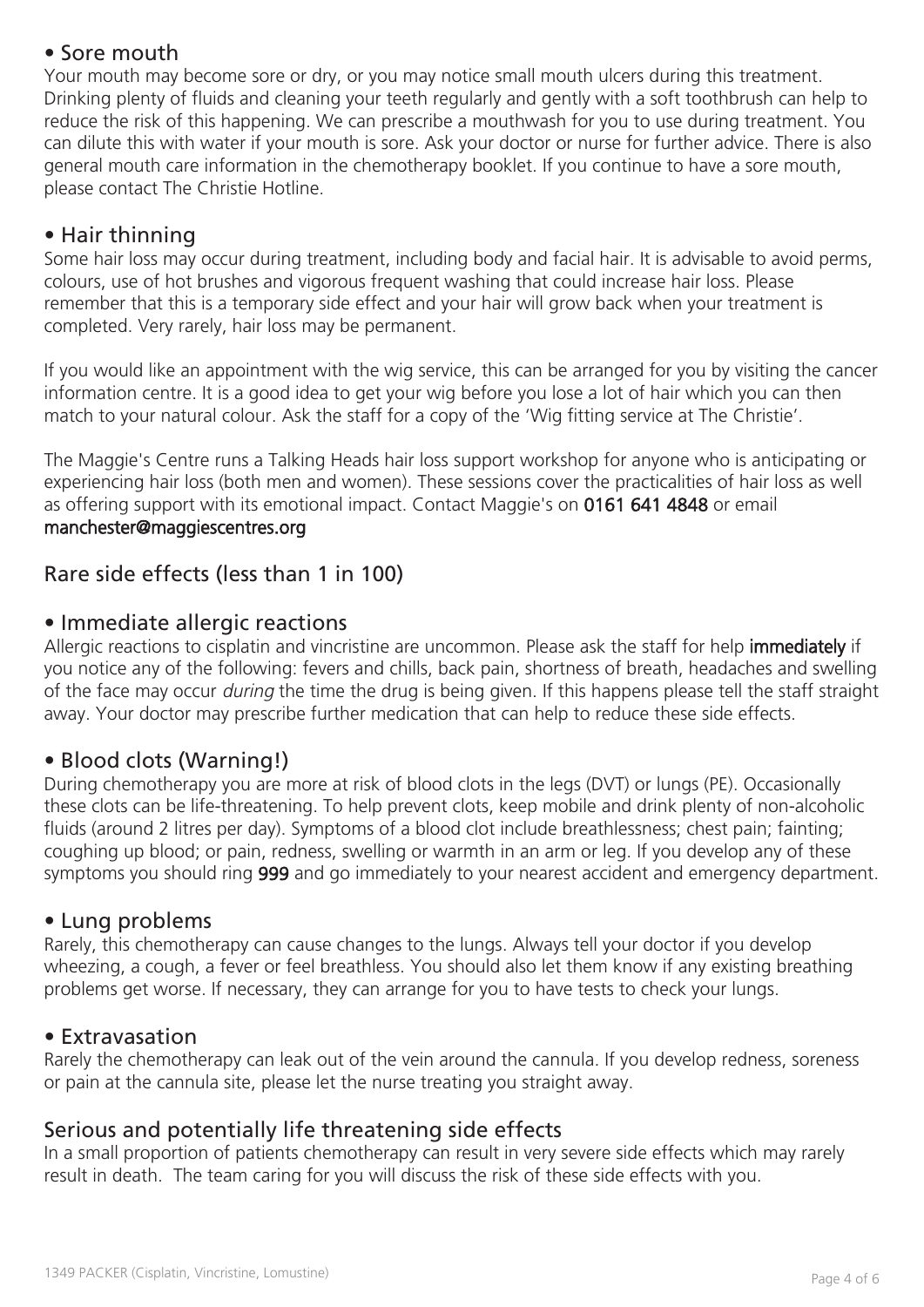## Other medicines

Some medicines can be harmful to take when you are having chemotherapy. Let your doctor know about any medications you are taking, including non–prescribed medicines such as complementary therapies and herbal remedies.

## Sex, contraception and fertility

Protecting your partner and contraception: We recommend that you or your partner use a condom during sexual intercourse while you are having the course of chemotherapy. Chemotherapy is dangerous to unborn babies and this will also protect you and your partner from any chemotherapy drugs that may be present in semen and in the vagina.

#### If you suspect that you may be pregnant please tell your doctor immediately.

Fertility: This chemotherapy may affect your ability to have children. Your doctor should have discussed this with you. If not, please ask them before you start treatment.

Loss of periods: Due to the effects of chemotherapy on the ovaries you may find that your periods become irregular or may eventually stop. In younger women this may be temporary, but if you are closer to your menopause it may be permanent. This may result in hot flushes, sweats and vaginal dryness. Please contact your specialist nurse if you would like advice about managing these symptoms.

#### Late side effects

Some side effects may become evident only after a number of years. In reaching any decision with you about treatment, the potential benefit you receive from treatment will be weighed against the risks of serious long term side effects to the heart, lungs, kidneys and bone marrow. With these drugs there is also a small but definite risk of developing another cancer. If any of these problems specifically applies to you, the doctor will discuss these with you and note this on your consent form.

## **Contacts**

If you have any general questions or concerns about your treatment, please ring the area where you are having treatment:

Neuro-oncology clinical nurse specialist - 0161 446 8441

Your consultant's secretary: Dr McBain - 0161 918 7008 Dr Borst /Dr Milanovic - 0161 446 3362 Dr Colaco/Dr Whitfield/Dr Kennedy - 0161 918 7197

Administration enquiries - 0161 918 7606/7610 Chemotherapy nurse - 0161 918 7171

For urgent advice ring The Christie Hotline on 0161 446 3658 (24 hours)

Your consultant is: .....................................................................

Your hospital number is: ...........................................................

Your key worker is: ....................................................................